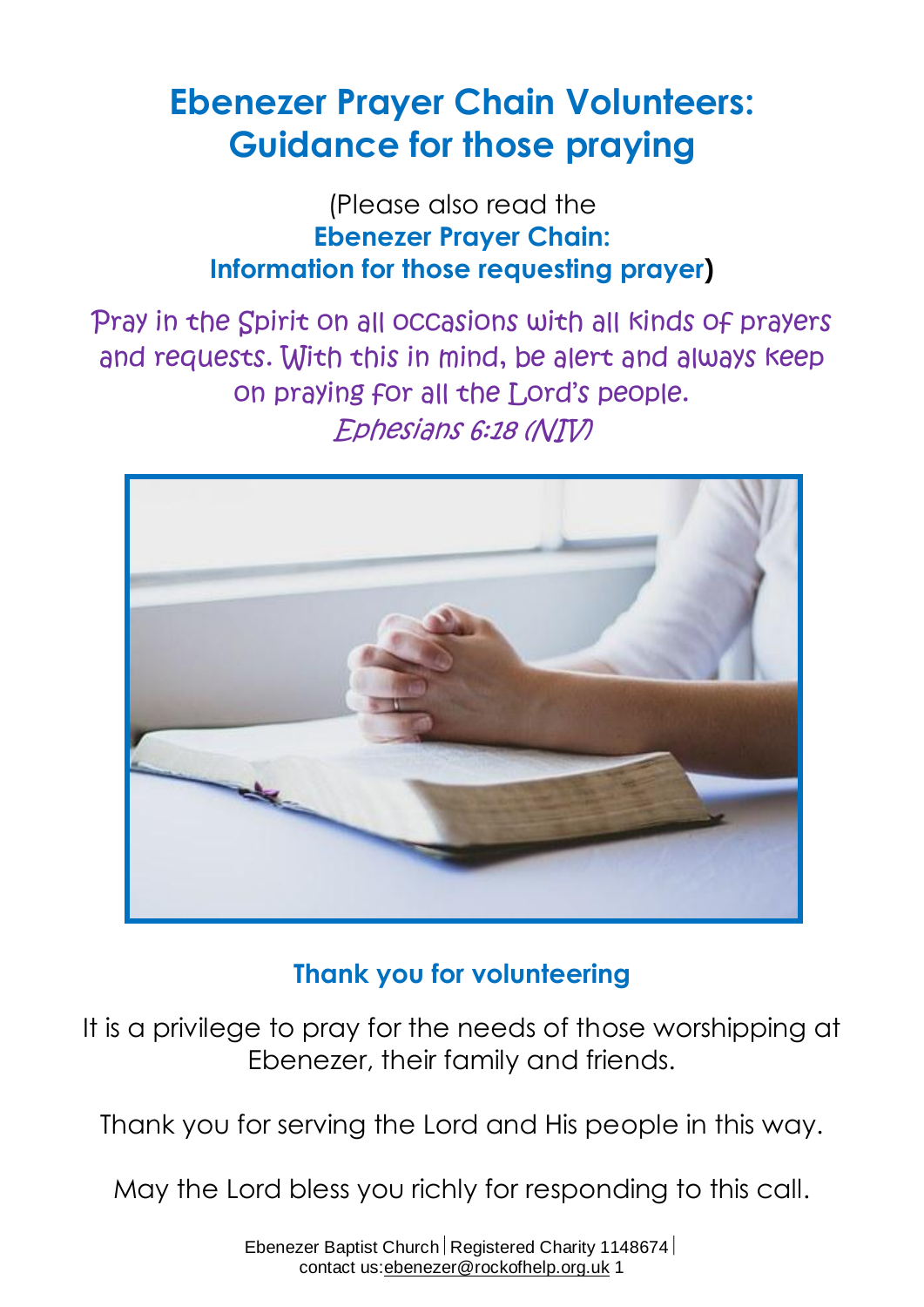## **What is** *essential* **for you to be part of the Prayer Chain?**

It is presumed:

- that you know Jesus as your Saviour and Lord;
- that you have faith that your prayers are heard and answered by Him;
- that you have a heart of compassion for those who ask for prayer;
- that you are committed to the confidentiality of both people and their information;
- that you will adhere at all times to this Guidance;
- that you are a member of Ebenezer Baptist Church.

## **Practically, what else do I need?**

A mobile phone is essential, because that is how prayer requests are forwarded. Your mobile *must* have a strong password/passcode. If your phone was lost or stolen, it should not be possible for someone to access any personal, delicate information.

The Prayer Chain Coordinator (Eunice Brewster 07881246339) and the Prayer Chain Distributer (Viv Games 07986510769) both need your mobile number. The Distributor will forward prayer request texts from the Coordinator to you.

## **How does GDPR ( General Data Protection Regulation) impact on the Prayer Chain?**

GDPR is to protect all EU citizens from privacy and data breaches in an increasingly data-driven world.

The prayer request is personal and sensitive, and it is sent out by text, so a breach of GDPR could have serious and costly consequences for both the individual concerned and for Ebenezer (a fine of up to £20 million).

Unless the subject of the prayer request has given permission for their identity to be shared, the texts will be anonymous.

This is the responsibility of the Coordinator.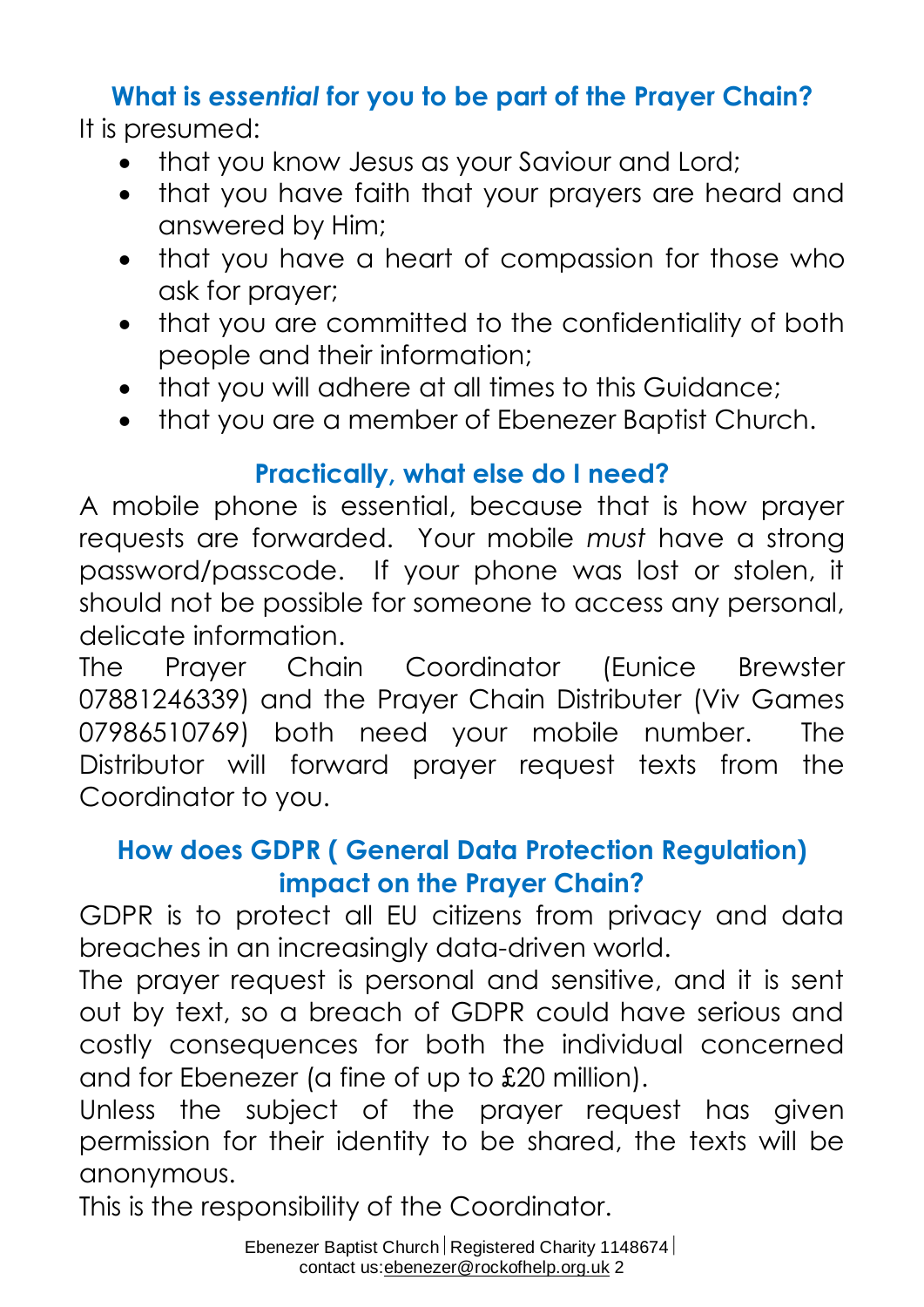#### **How does GDPR impact on the Prayer Chain texts?**

It is the responsibility of each person who is part of the Prayer Chain to keep all prayer chain texts confidential and to *permanently delete* all related texts when you are no longer praying for the request.

For the Coordinator and Distributer, this will include texts in both Inbox and Sent.

### **I keep a Prayer Journal: how does GDPR impact on it?**

Even if the text requesting prayer identifies the person, your Prayer Journal *must* make it anonymous.

This is for two primary reasons.

First: at some point one of those prayed for might conceivably make a "subject access request" and we would then be required to disclose the contents of your Prayer Journal in relation to that person.

Second: if that person severed their connection with Ebenezer we would require you to securely and irrevocably delete all information about that person.

This would mean destroying part or all of your Prayer Journal.

There are other reasons as well, but hopefully those two are enough to make it obvious why journal entries *must* be anonymous.

### **Can I forward the prayer request to other people?**

#### **No.**

The information is confidential and *must not* be forwarded or discussed with others who are not part of the Prayer Chain, whether they worship at Ebenezer or another church.

Do not be anxious about anything, but in every situation, by prayer and petition, with thanksgiving, present your

#### requests to God. Philippians 4:6 (NIV)